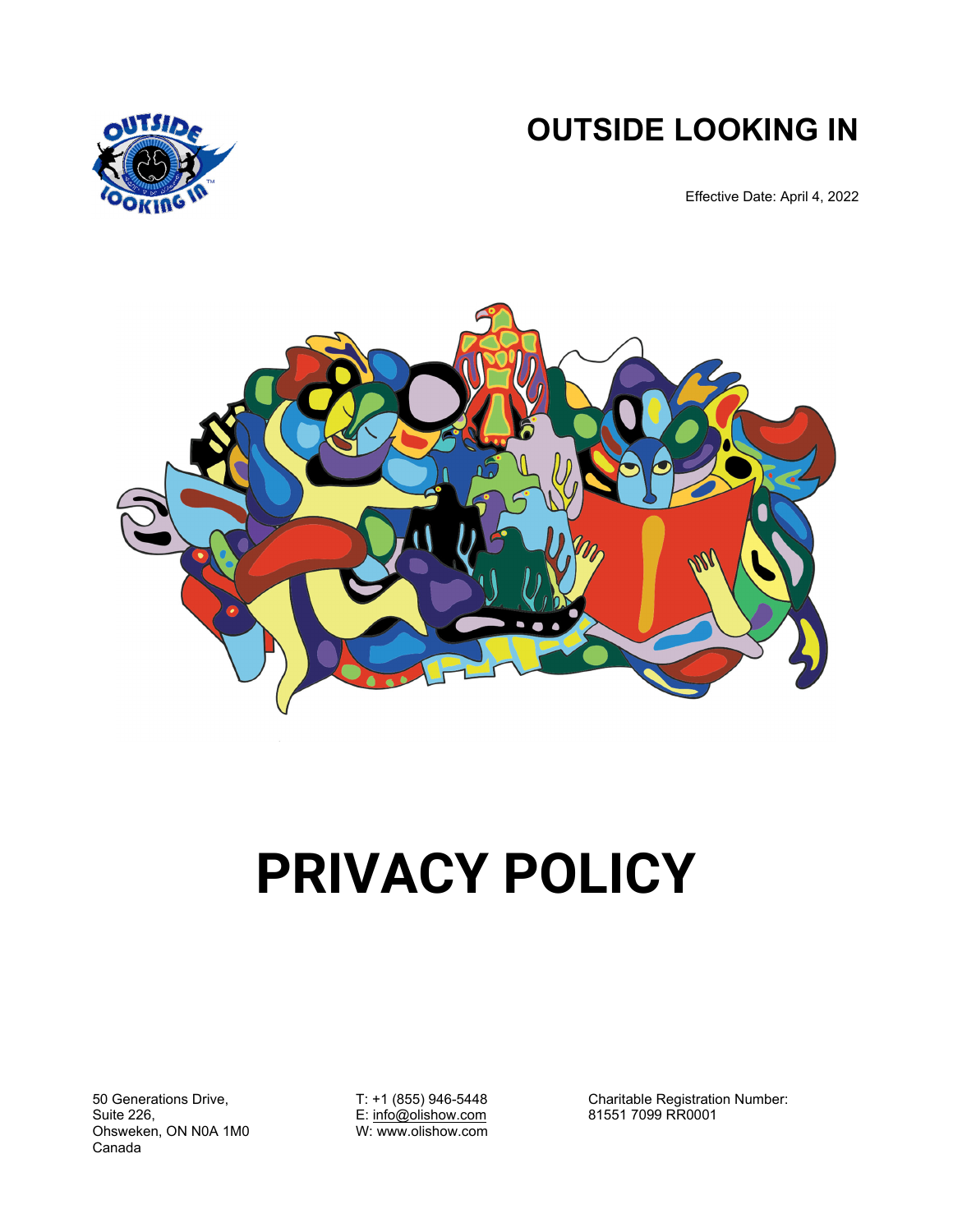#### **Introduction**

Outside Looking In (OLI) is committed to protecting the privacy of the personal information of its participants, donors, supporters, volunteers, mentors, and award recipients. OLI is highly mindful of the value of trust placed in us by our stakeholders and the public. In recognition of this trust, OLI strives to be transparent and accountable in how we treat the personal information you choose to share with us.

In our mission of empowering Indigenous youth, we raise funds to support youth in unlocking their full potential through the transformative power of dance. We also raise funds to provide Indigenous youth with leadership and mentorship opportunities, work placement opportunities, and access to post-secondary education programs. For these purposes, we frequently gather and use personal information. OLI complies with privacy best practices reflected in the Personal Information Protection and Electronic Documents Act (PIPEDA) and applicable privacy laws.

# **Consent**

By providing us with personal information for any of the reasons described in this policy, you understand that you consent to our collecting it and using it for that reason or as allowed or required under the law

# **Personal Data We Collect**

OLI collects and maintains personal information about individuals with whom we interface. The information we collect is relevant for purposes that a reasonable person would consider appropriate for the functions and programs in which OLI engages. These include:

- Contact information for participants such as name, address, phone number(s), email address(es), references
- Academic information for participants such as academic transcripts, educational background, and attendance records.
- Employment information such as previous jobs held, job titles, duration of employment and references.
- Statistical information such as age and gender.
- Contact information such as your name, address, business address (if any), telephone number(s) and email address;
- Donor Information such as the date of the gift, amount of gift, the program of contribution (if any), partner's name if it was a joint gift, and receipt number.
- Financial information such as your payment methods and preferences, billing and banking information;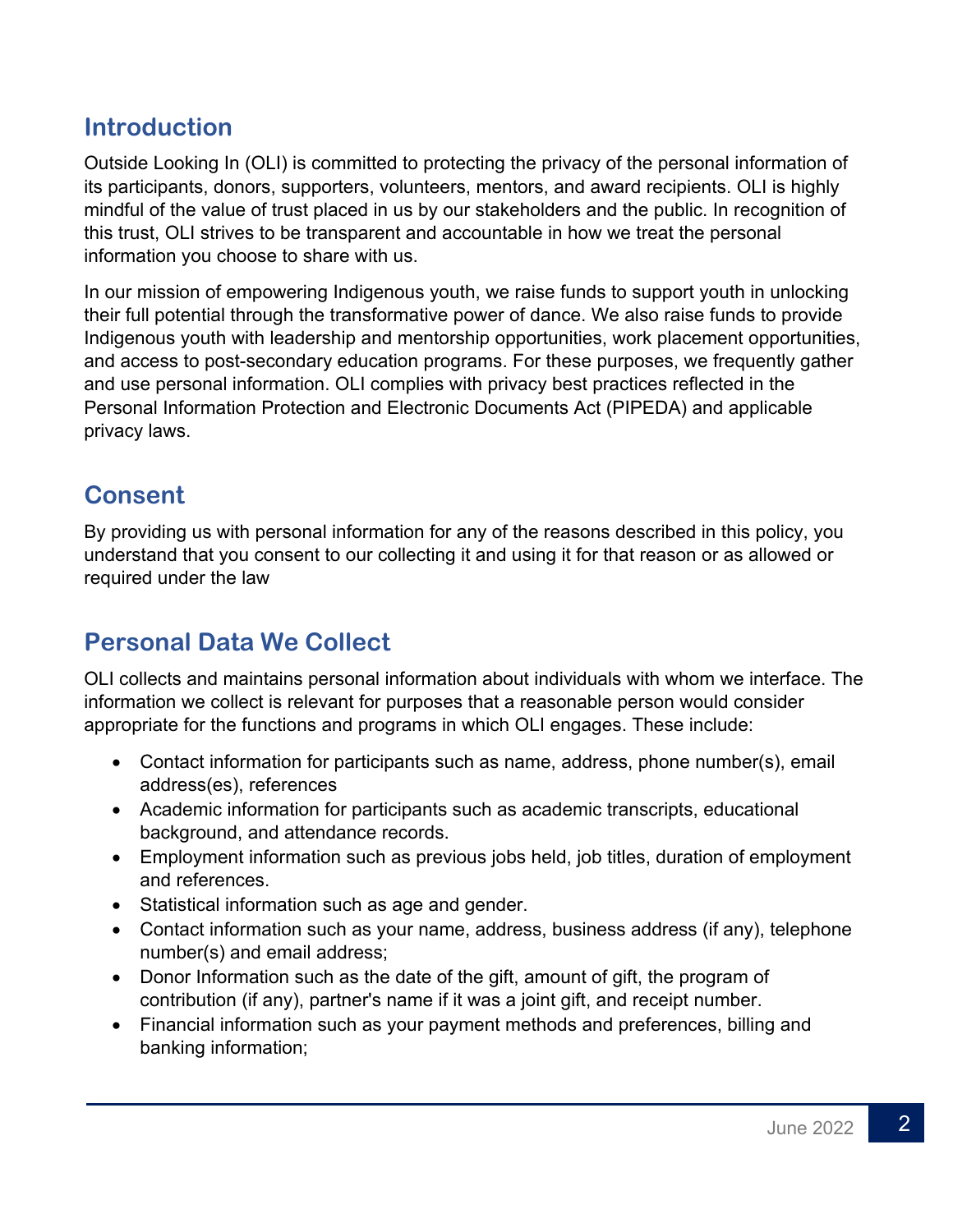- Product related information and purchase history concerning the sale of any OLI branded merchandise;
- Other personal information used for purposes that a reasonable person would consider appropriate given the circumstances.

When you visit our website, we also automatically collect summative data to better understand how our website is used to make sure we present our information and digital content in the best possible way. This data also allows us to improve the performance of our Site for our users and contributes to our efforts toward search engine optimization. The information automatically collected on our website includes:

- IP address;
- Location:
- Hardware and software details;
- Clicked links: and
- Content viewed.

# **Purpose for Collecting Personal Information**

OLI collects personal information to further its mission of empowering Indigenous youth through dance, leadership and mentorship opportunities, work placement opportunities, and access to post-secondary education programs. The information also ensures we can actively manage and maintain our relationship with you. Certain information is collected to satisfy the requirements of the Canada Revenue Agency.

The list below provides some of the primary reasons we collect information from you:

- To process donations and conduct fundraising activities,
- To perform program evaluations and research;
- To gain location information, feedback from programming, history of interactions, and other data collected for other areas identified herein;
- To inform you of and keep you up to date regarding our activities, programs, successes, campaigns, and initiatives;
- To maintain our relationship and provide you with information about us;
- To carry out other purposes that are disclosed to you and to which you consent;
- To carry out any other purpose permitted or required by law or regulatory requirements.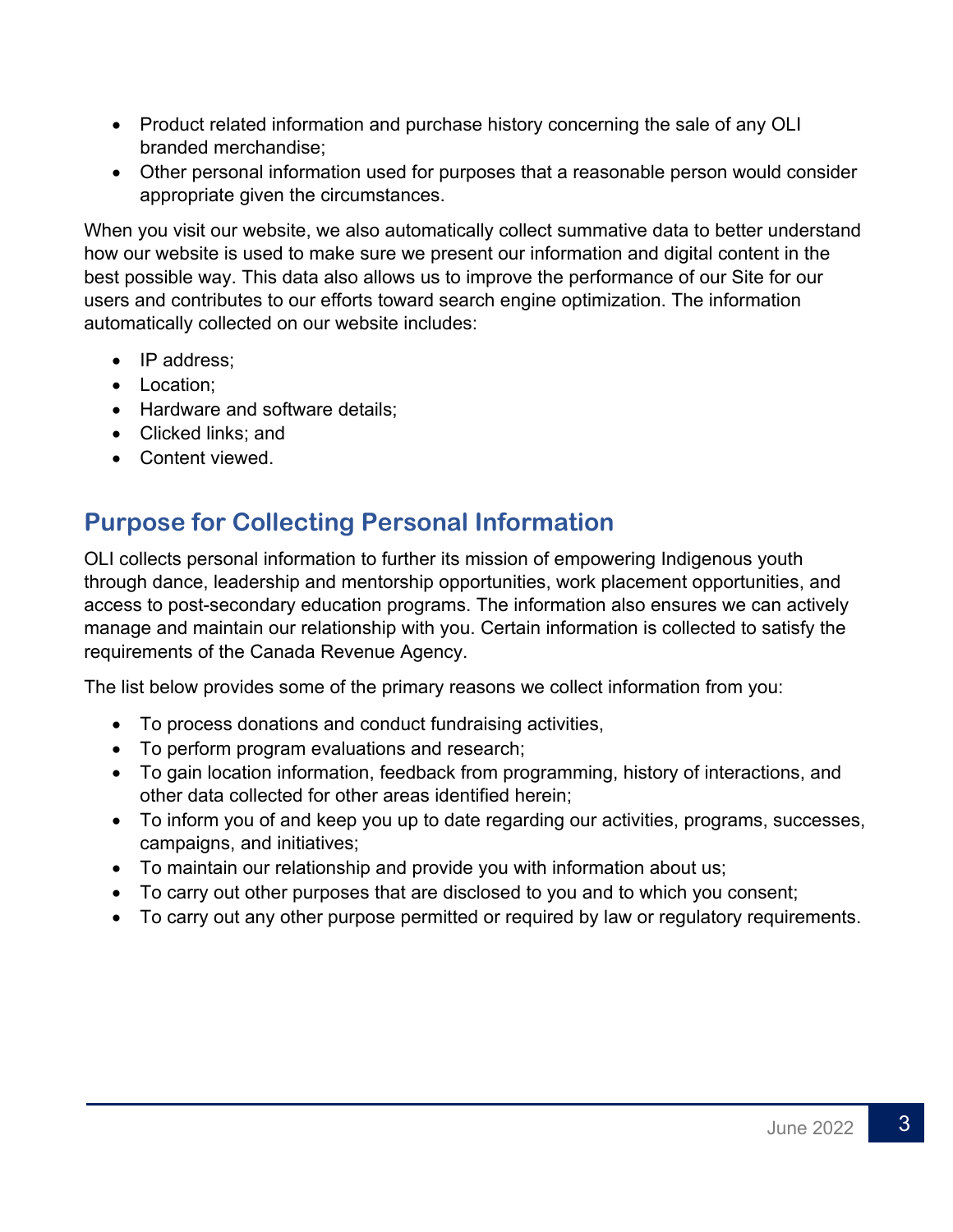# **Use of Personal Information**

The information we collect will not be used for any purpose other than described in this Privacy Policy, except where you have given consent to do so or where required by applicable law or regulatory requirements.

If you choose to subscribe to our electronic communications via our website (www.olishow.com), we will use your personal information to send you our newsletters, program updates, special announcements, and event details. We may also occasionally invite you to participate in surveys or contests.

# **Sharing of Personal Information**

OLI engages third-party service providers to perform a variety of functions. These include, but are not limited to, mailing brochures, processing donations, processing merchandise orders, conducting research and providing technical services in maintaining our website and related IT infrastructure.

These third-party providers have access to personal information if needed to inform the functions for which they are retained. However, we direct that those providers may only use such personal information to perform their roles and may not use it for any other purpose or further disclose your personal information.

We may also work with third-party providers to deliver digital content and information to you on third-party websites or platforms. We may share information such as your name, address, email or other identifying information with third parties to allow them to match our records with theirs. This allows us to display better the information we think may be of interest to you on the third-party website. These providers may include social media platforms such as Facebook, Instagram, YouTube, and Twitter. We recommend that you review these providers' privacy and data policies on their respective websites.

Some of our third-party service providers could be located outside Canada and may be subject to the laws of the foreign jurisdiction in which they are located. As a result, this information may be subject to access requests from governments, courts, or law enforcement in those jurisdictions.

We reserve the right to transfer any personal information we have if we merge with or are acquired by a third party or should any such transaction be proposed. We may also use or disclose personal information to third parties if we have reason to believe that using or disclosing such information is necessary to:

- (i) conduct investigations of possible breaches of law;
- (ii) identify, contact, or bring legal action against someone who may be violating an agreement they have with us;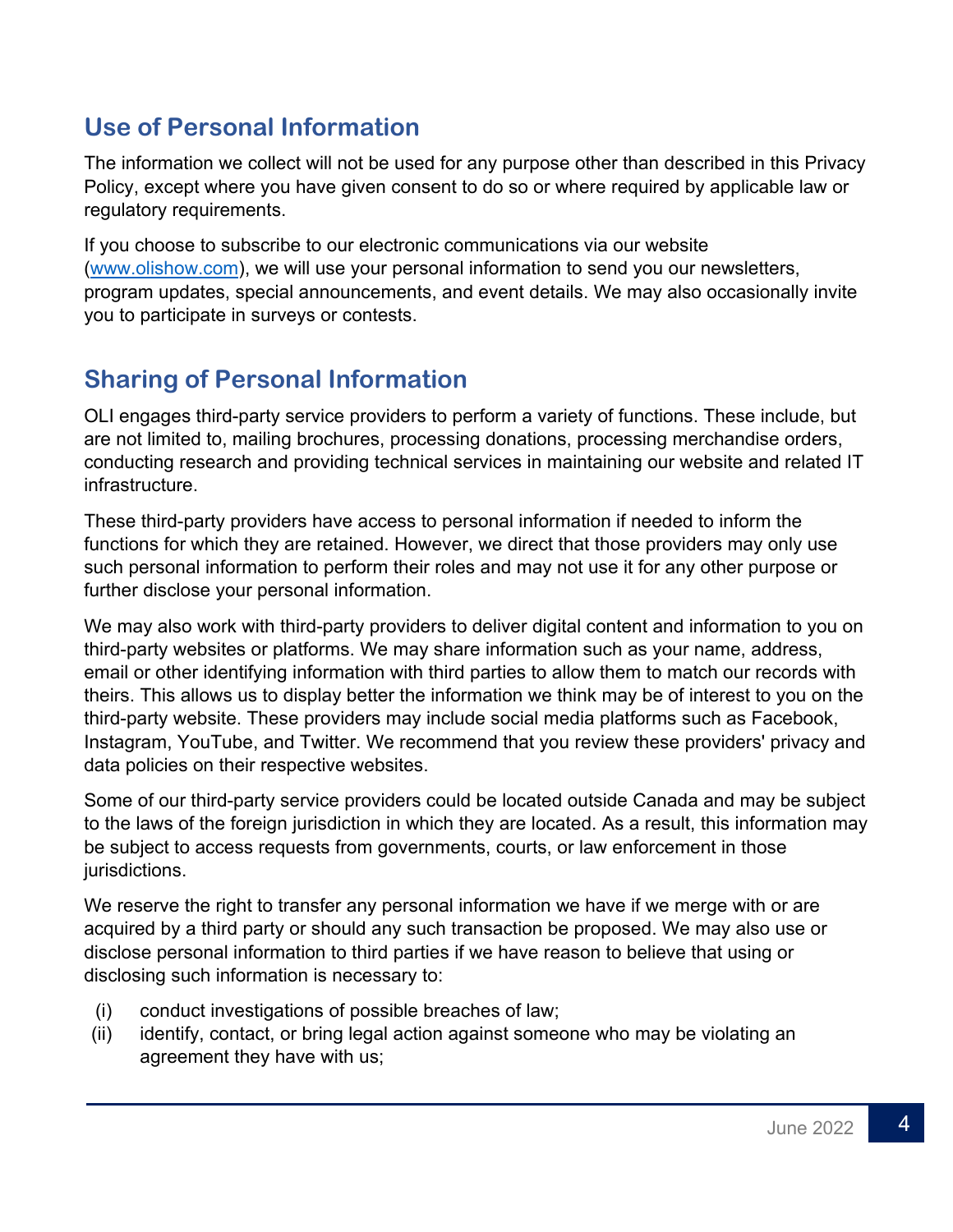- (iii) investigate security breaches or cooperate with government authorities pursuant to a legal matter;
- (iv) to protect our rights, safety or property.

#### **Privacy Practices**

All personal information collected by OLI is kept in confidence. Our staff are authorized to access personal information based only on their need to deal with the information for the reason(s) it was obtained or as may be permitted or required by law or regulatory requirements. Our employees are bound by strict confidentiality agreements, and a breach of this agreement would result in the employee's termination.

We also take further measures to help ensure the integrity of this information is maintained and prevent it from being lost or destroyed. We manage all personal information we collect from our offices in Ontario.

Although we have taken measures to help protect any personal information collected from unauthorized use, access, disclosure, misuse, alteration or destruction, no security measures can provide absolute protection. We cannot ensure or warrant the security of any information you provide to us.

We collect, use and disclose personal information only for purposes that a reasonable person would consider appropriate in light of the circumstances. Our stakeholders are given opportunities to choose how often and in what way they wish to hear from us. Our supporters and other stakeholders may opt-out of receiving materials or solicitations at any time. Our supporters may also opt out of having their information used or shared for purposes beyond those for which it was collected.

# **Filming and Photography**

By entering an OLI event or participating in an OLI program, you enter an area where photography, audio, and video recording may occur.

By entering the event premises, you consent to interview(s), photography, audio recording, video recording and its/their release, publication, exhibition, or reproduction to be used for news, webcasts, promotional purposes, telecasts, advertising, including on websites, social media, or any other purpose by OLI, its affiliates and representatives and persons acting at its instruction or for its benefit. Images, photos and/or videos may be used to promote OLI events in the future, highlight the event and exhibit the capabilities of OLI. You release OLI, its officers and employees, and each and all persons involved from any liability connected with the taking, recording, digitizing, or publication and use of interviews, photographs, computer images,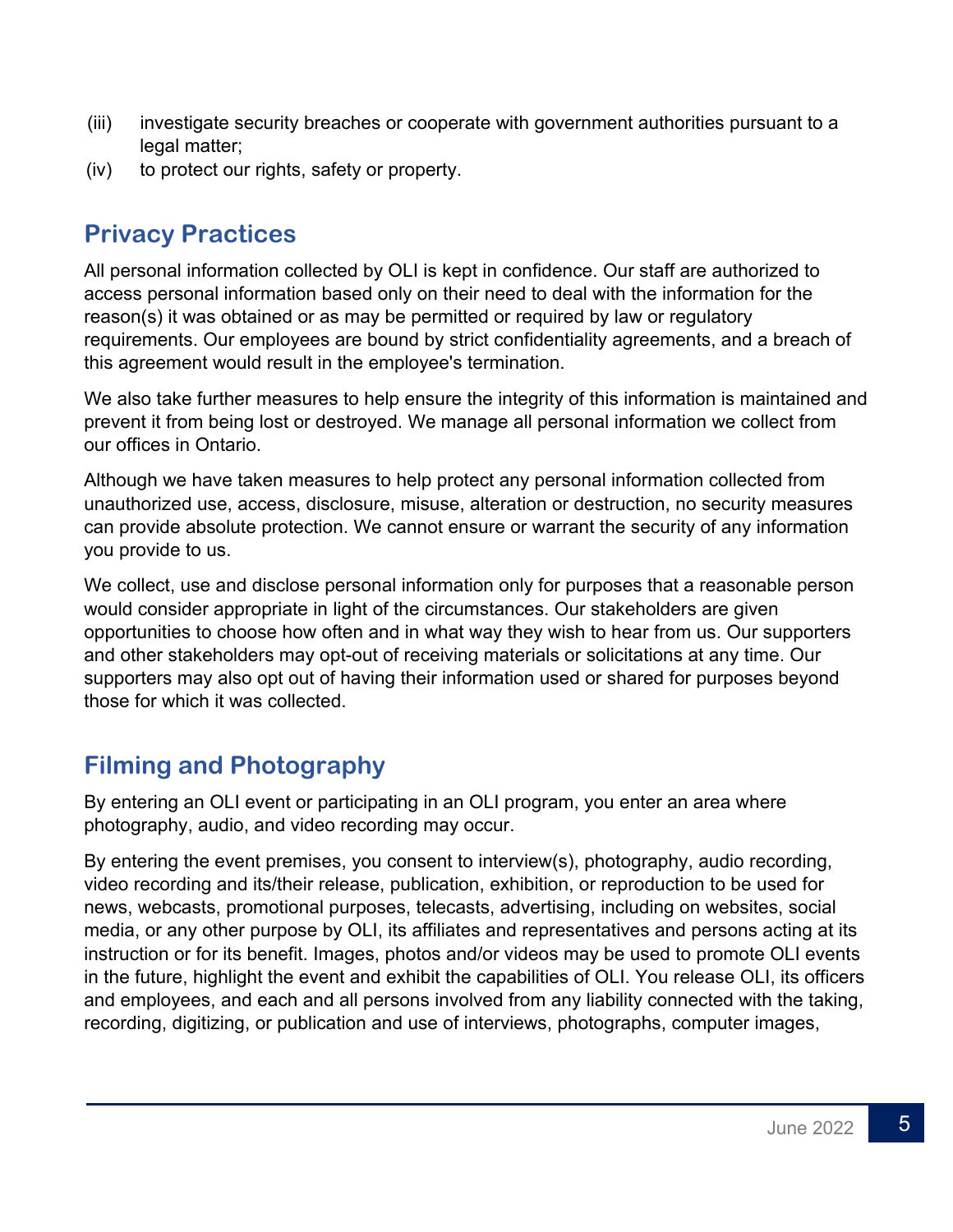video and/or sound recordings, including the use of your image, likeness, voice, and/or comments as may be included therein.

By entering the event premises, you waive all rights you may have to any claims for payment or royalties in connection with any use, exhibition, streaming, webcasting, televising, or other publication of these materials, regardless of the purpose or sponsoring of use, exhibiting, broadcasting, webcasting or other publication, irrespective of whether a fee for admission or sponsorship is charged. You also waive any right to inspect or approve any photo, video, or audio recording taken by OLI or the person or entity designated to do so by OLI.

You have been fully informed of your consent, waiver of liability, and release before entering the event.

# **Website and E-Commerce**

Our website is managed and operated by OLI to benefit our participants, supporters, and other stakeholders.

All personal information, such as email addresses and financial information collected on the OLI website, is knowingly and specifically supplied by the website user.

We use password protocols and encryption software to protect the personal and other information we receive when a product or service is requested and/or paid for online. All personal information related to credit card information is encrypted using Secure Socket Layer (SSL) 128-bit encryption. Known as USA/Canada grade encryption, SSL 128-bit encryption is currently the strongest export-grade encryption available. OLI does not retain credit card information after completing an online transaction.

#### **Minors**

We do not knowingly collect or use any personal data from children under 13 years of age. If we learn that we have collected personal data from a child under 13 years of age, the personal data will be deleted as soon as possible. If a child under 13 years of age has provided us with personal data, their parent or guardian may contact our privacy officer.

For website users under the age of majority where you live, please obtain your parent or guardian's permission before you send any information about yourself (your name, address, email, address, etc.) to us or anyone else. We encourage parents to get involved with their children's online usage and be aware of the activities they are participating in. If you are the parent or guardian of a minor child that has provided us with personal information, you may contact us to ask that we delete this information.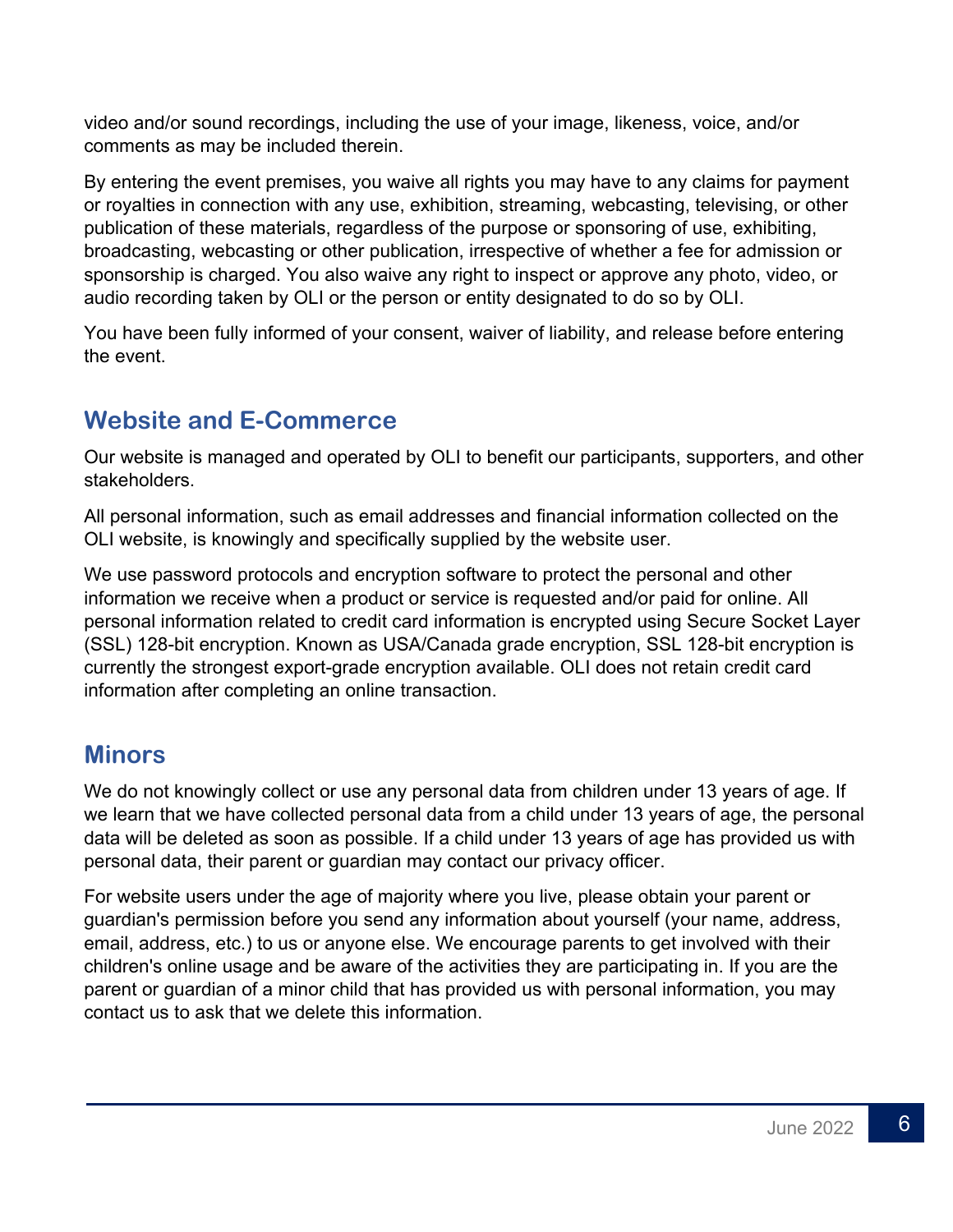# **Cookie Policy**

A cookie is a small file stored on a user's hard drive by a website. Its purpose is to collect data relating to the user's browsing habits. You can choose to be notified each time a cookie is transmitted. You can also choose to disable cookies entirely in your internet browser, but this may decrease the quality of your user experience. We use the following types of cookies on our website:

• Analytical cookies

Analytical cookies allow us to improve the design and functionality of our Site by collecting data on how you access our Site, for example, data on the content you access, how long you stay on our Site, etc.;

• Targeting cookies

Targeting cookies collect data on how you use the Site and your preferences. This allows us to personalize the information you see on our Site for you; and

#### • Third-Party Cookies

Third-party cookies are created by a website other than ours. We may use third-party cookies to achieve the following purposes:

o Monitor user preferences to tailor advertisements and marketing content around their interests.

#### **External Links**

The OLI website may contain external links that take you to other websites outside of our control. Any links provided to third party websites outside of our website are provided solely for your convenience

The operation and content of such third-party websites is beyond our control, and we do not endorse in any manner whatsoever or accept any responsibility for the content or other material that may be contained on such websites, the use of such websites, the practices of such websites, including without limitation, with respect to your personal information, or any products or services advertised on or sold through any such websites. We will not be liable under any circumstances for any damages whatsoever, direct or indirect, resulting from any use of this website or any other third-party website linked to this website.